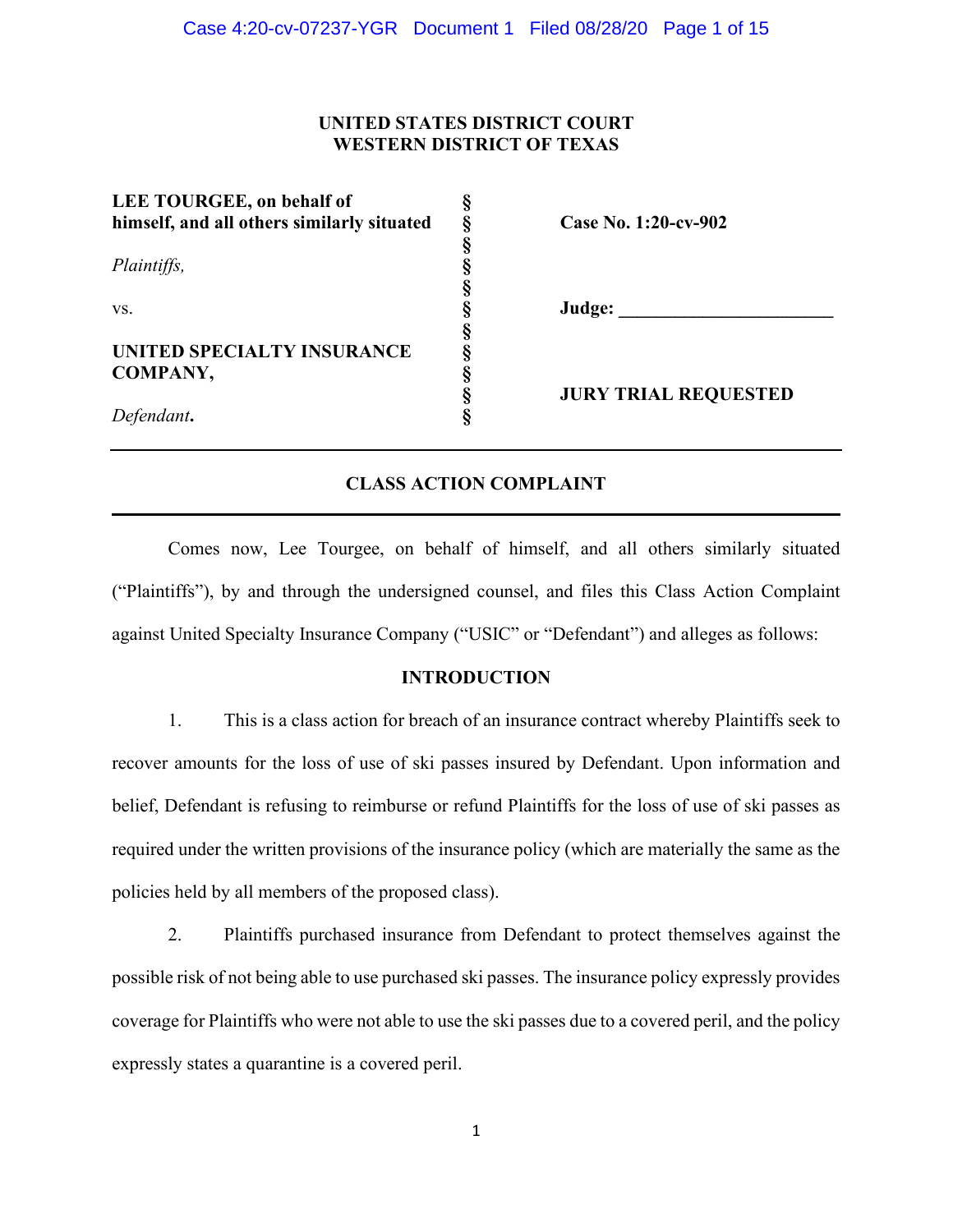#### Case 4:20-cv-07237-YGR Document 1 Filed 08/28/20 Page 2 of 15

3. Further, the policies represent to refund Plaintiffs for the cost of their ski pass minus the applicable daily rate or pro-rata reduction for each day that Plaintiff used their ski pass during the 2019/2020 ski season.

4. Defendant is in material breach of the policy by failing to refund Plaintiffs who were unable to use their ski passes for reasons related to the COVID-19 pandemic.

5. Defendant has caused material harm to Plaintiffs by improperly failing to make payment.

6. As a result, Plaintiffs now bring this action against USIC for its failure to honor its obligations under the insurance policies issued to Plaintiffs. Plaintiffs seek to recover compensatory damages as well as declaratory and injunctive relief.

# **PARTIES**

6. Plaintiff Lee Tourgee is a citizen of the United States domiciled in Austin, Texas in Travis County. Mr. Tourgee purchased a policy from Defendant in the 2019-2020 ski season for ski pass insurance.

7. Defendant USIC is a property casualty insurance company incorporated under the laws of the State of Delaware with its principal place of business in the State of Delaware at 160 Greentree Drive, Suite 101, Dover, DE 19904. Defendant conducts substantial business throughout the United States, and specifically in the state of Texas.

#### **JURISDICTION AND VENUE**

8. Jurisdiction is proper in this Court pursuant to 28 U.S.C. § 1332(d)(2), because this is a class action in which at least one member of the class is a citizen of a state different from Defendant, the amount in controversy exceeds \$5 million exclusive of interest and costs, and the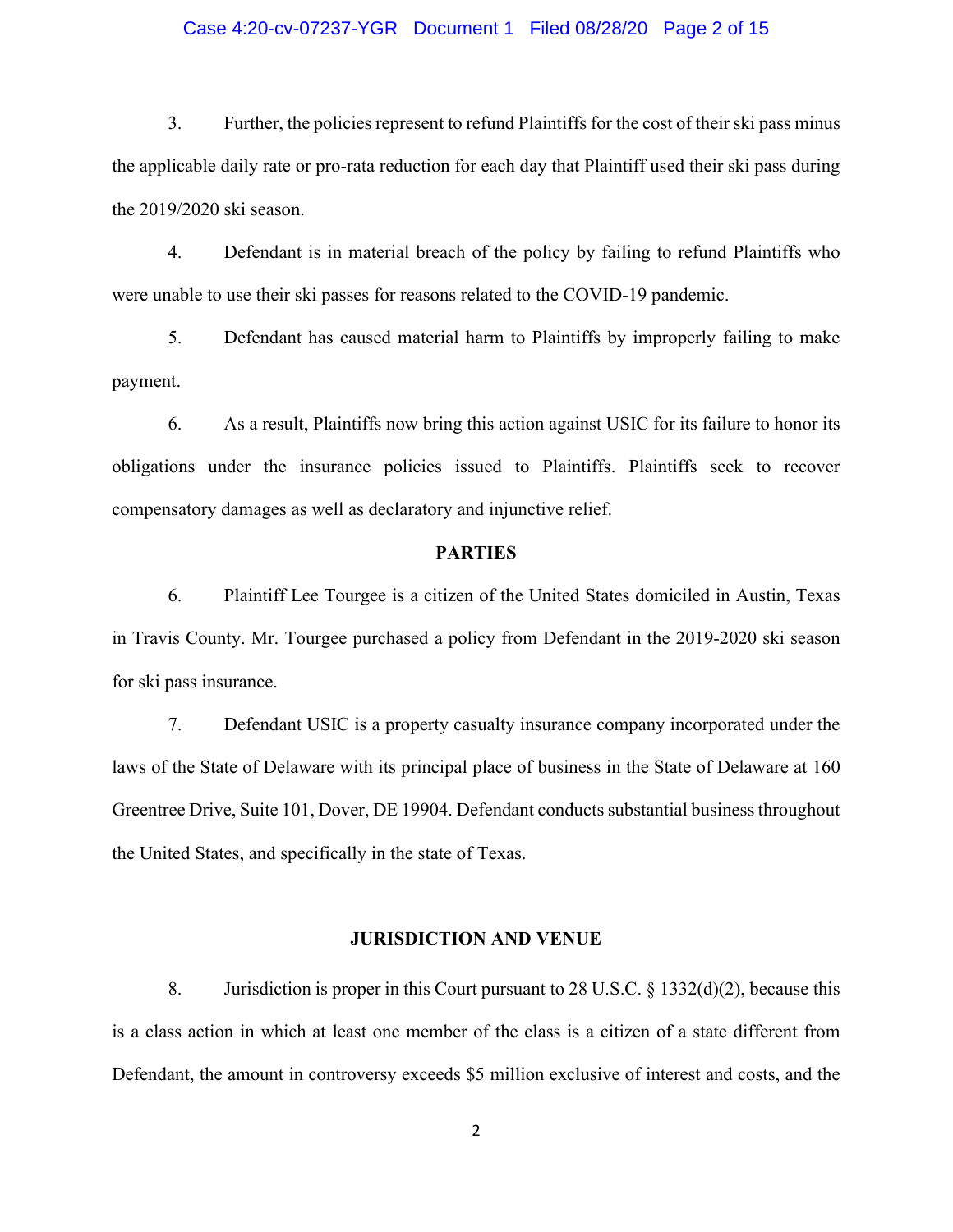# Case 4:20-cv-07237-YGR Document 1 Filed 08/28/20 Page 3 of 15

proposed class contains more than 100 members.

9. This Court has personal jurisdiction over USIC pursuant to the "long arm statute" because USIC has submitted to jurisdiction in this state by: (a) Defendant conducts substantial business throughout the United States, and specifically transacting business in the state of Texas; (b) contracting to insure a person located within Texas at the time of contracting; and (c) making a contract substantially connected with Texas. In addition, USIC exercises significant, substantial, systematic, pervasive and continuous contacts with Texas by doing business in Texas, serving insureds in Texas and seeking additional business in Texas.

10. Venue is proper in this District pursuant to 28 U.S.C. § 1391 because Defendant does substantial business in this District and a substantial part of the events or omission giving rise to Plaintiffs' claims took place within this District.

# **CLASS ACTION ALLEGATIONS**

11. Pursuant to Federal Rules of Civil Procedure 23(a), 23(b)(1), 23(b)(2), 23(b)(3) and/or 23(c)(4), Plaintiff brings this action on behalf of himself and all others similarly situated, and seeks to represent the following class:

12. All persons who purchased both an Epic Pass for the 2019/2020 ski season and purchased from Defendant pass insurance on their Epic Pass, but were denied coverage for the loss of use of their passes after the resorts closed on March 15, 2020 due to no fault of their own.

13. Excluded from the class is Defendant, any entity in which Defendant has a controlling interest, any of the officers, directors, or employees of the Defendant, the legal representatives, heirs, successors, and assigns of the Defendant, anyone employed with Plaintiffs' counsels' firms, any Judge to whom this case is assigned, and his or her immediate family.

14. Plaintiffs' claims satisfy the numerosity, typicality, adequacy, commonality and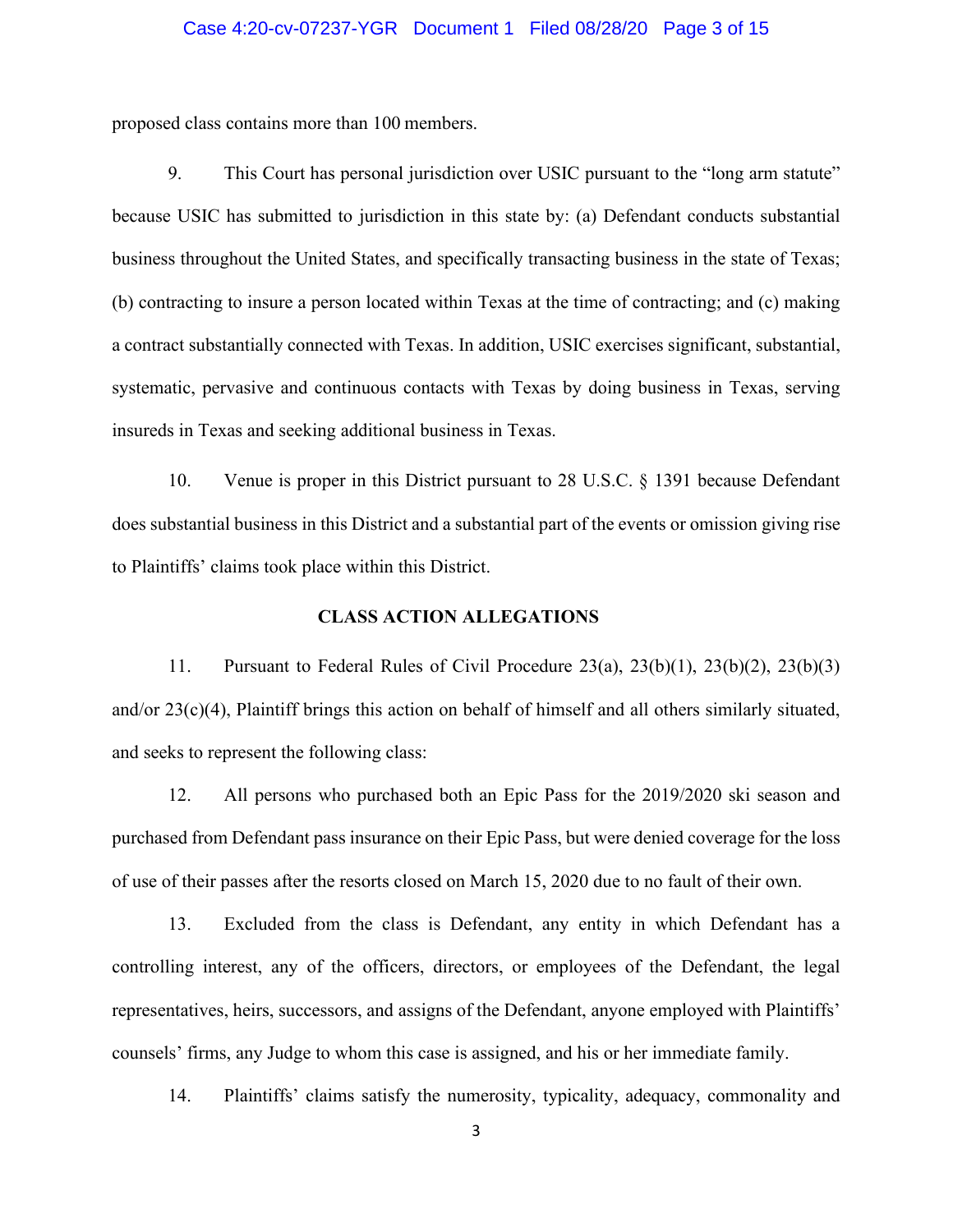#### Case 4:20-cv-07237-YGR Document 1 Filed 08/28/20 Page 4 of 15

superiority requirements under Federal Rule of Civil Procedure 23, as set forth more fully herein.

15. The persons who fall within the class number in at least the hundreds and most likely thousands, and thus the numerosity standard is satisfied. Because class members are geographically dispersed across the country, joinder of all class members in a single action is impracticable. Defendants have hundreds of thousands of customers nationwide that purchased insured ski passes that have not been refunded. Accordingly, members of the Class are so numerous that their individual joinder herein is impracticable.

16. Class members are readily ascertainable from information and records in Defendant's possession, custody, or control. Notice of this action can readily be provided to the class.

17. There are questions of law and fact common to the claims of Plaintiff and the class that predominate over any questions affecting only individual class members. The questions of law and fact arising from Defendant's actions that are common to the class include, without limitation:

A) Whether the order and directive from the CEO for Vail Resorts closing all its resorts in the United States constituted a quarantine under the terms of the Policy because it was "an unforeseen event, occurrence, or circumstance" that restrained class-members from entering upon and using the facilities of Destination Resorts for the purposes permitted by the Epic Pass;

B) Whether governmental orders applicable to class members were an "unforeseen event, occurrence, or circumstance" that constituted a quarantine by restraining class members from traveling to Destination Resorts, engaging in activities, and using the Epic Pass for its intended purpose;

C) Whether Defendant breached the terms of the Class Policies;

D) Whether the class sustained damages as a result of Defendant's breaches of contract;

E) Whether the class is entitled to damages, restitution, and/or other equitable relief; and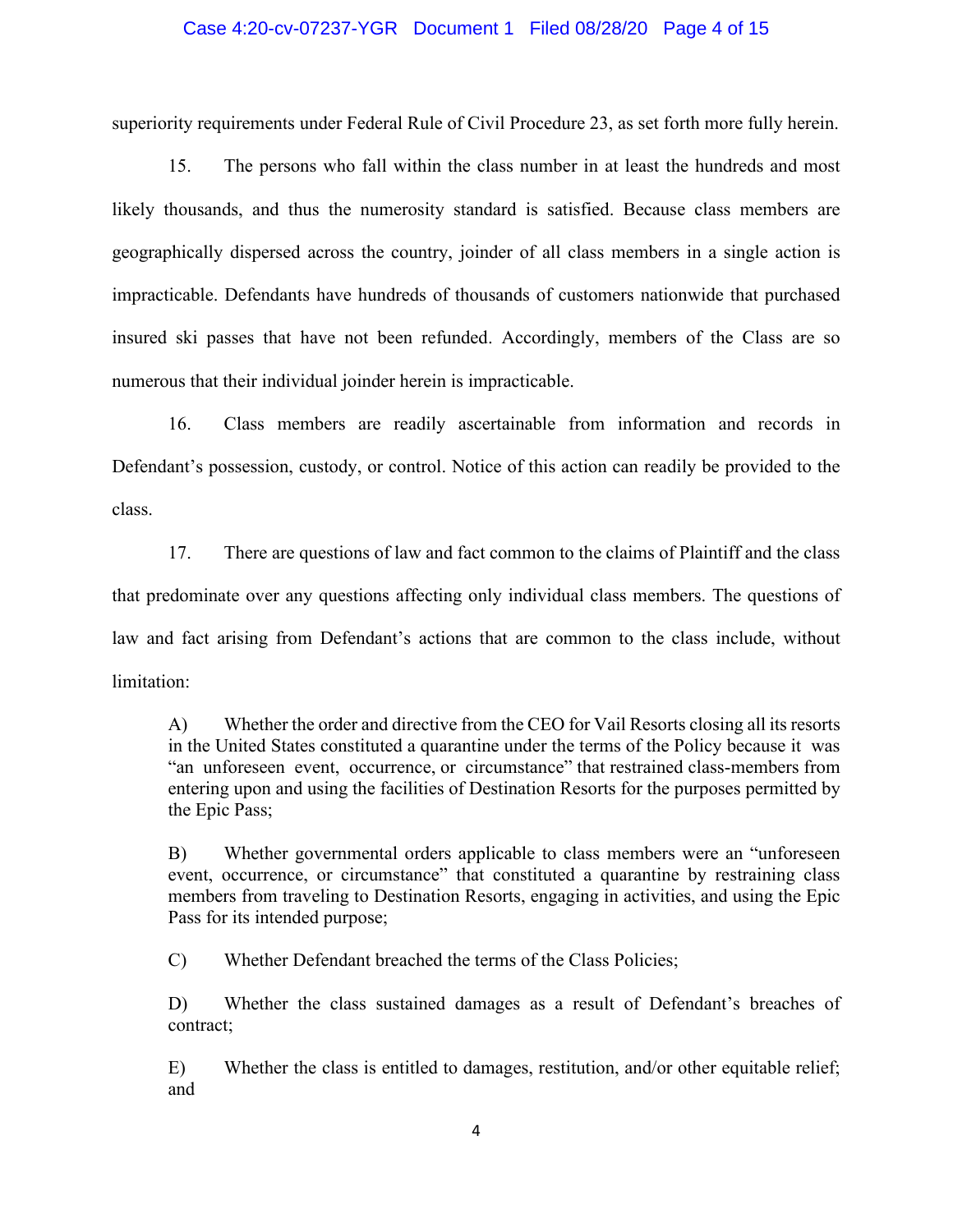#### Case 4:20-cv-07237-YGR Document 1 Filed 08/28/20 Page 5 of 15

F) Whether the class, or a subset of the class, is entitled to declaratory relief stating the proper construction and/or interpretation of the Class Policies.

18. The questions set forth above predominate over any questions affecting only individual persons, and a class action is superior with respect to considerations of consistency, economy, efficiency, fairness, and equity to other available methods for the fair and efficient adjudication of the claims asserted herein.

19. Plaintiff's claims are typical of the claims of the class in that Plaintiff and the class members all purchased ski pass insurance policies containing the same or similar terms including, in particular, what constitutes a Covered Peril.

20. Plaintiff will fairly and adequately protect and represent the interests of the proposed class, because hisinterests are aligned with, and not antagonistic to, those of the proposed class, and she is represented by counsel who are experienced and competent in the prosecution of class action litigation, and have particular expertise with class action litigation on behalf of purchasers of insurance policies.

21. Maintenance of this action as a class action is a fair and efficient method for adjudicating this controversy. It would be impracticable and undesirable for each member of the class to bring a separate action. Because of the relatively small size of individual class members' claims, absent a class action, most class members would likely find the cost of litigating their claims prohibitively high and would have no effective remedy. In addition, the maintenance of separate actions would place a substantial and unnecessary burden on the courts and could result in inconsistent adjudications, while a single class action can determine, with judicial economy, the rights of all class members.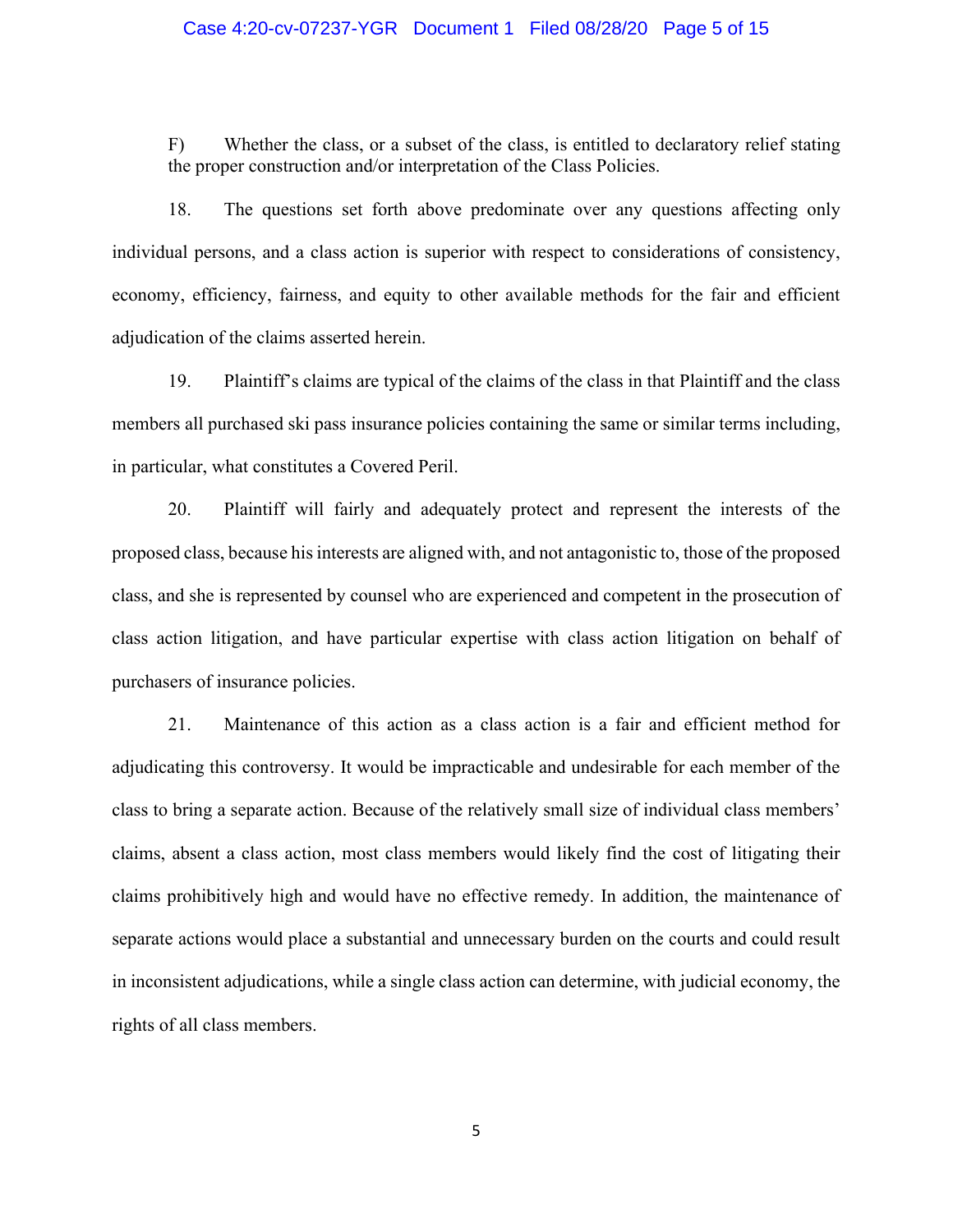#### **FACTUAL BACKGROUND**

### **Introduction**

22. Defendant USIC provides season ski pass insurance coverage whereby it promises its insureds coverage against loss of use of the insured's season ski pass.

23. Upon information and belief, Defendant USIC provides this insurance service to customers of Vail Corporation d/b/a Vail Resorts Management Company ("Vail Resorts"), a North American company that operates more than 34 ski resorts throughout the United States. Vail Resorts sells "Epic Passes" directly to consumers promising access to skiing and snowboarding at its resorts. Customers can purchase annual, weekly, or daily Epic Passes in advance.

24. Vail Resorts offered Epic Pass insurance through Defendant USIC for customers that wished to mitigate the risk that they may be unable to realize the full use of their Epic Pass for reasons outside of their control. Upon information and belief, thousands of customers purchased optional pass insurance through USIC.

25. Prior to the 2019/2020 ski season, Class Plaintiff Lee Tourgee purchased an Epic Pass and Epic Pass insurance through Defendant. Plaintiff purchased the Epic pass with the understanding that he would be able to access Vail Resorts from October 2019 through the end of the season. To ensure he would be able to get a refund if he was unable to use the pass, Mr. Tourgee opted to pay an additional fee for pass insurance.

26. On March 15, 2020, Vail Resorts announced that it was closing all of its mountain resorts indefinitely. Subsequently, Vail Resorts announced that its "North American resorts and retail stores will remain closed for the 2019-20 winter ski season."[1](#page-5-0) Rob Katz, chairman and chief executive officer of Vail Resorts, explained the company was ending the skiing season early due

<span id="page-5-0"></span><sup>1</sup> https://www.snow.com/info/covid-19-update (last accessed May 14, 2020).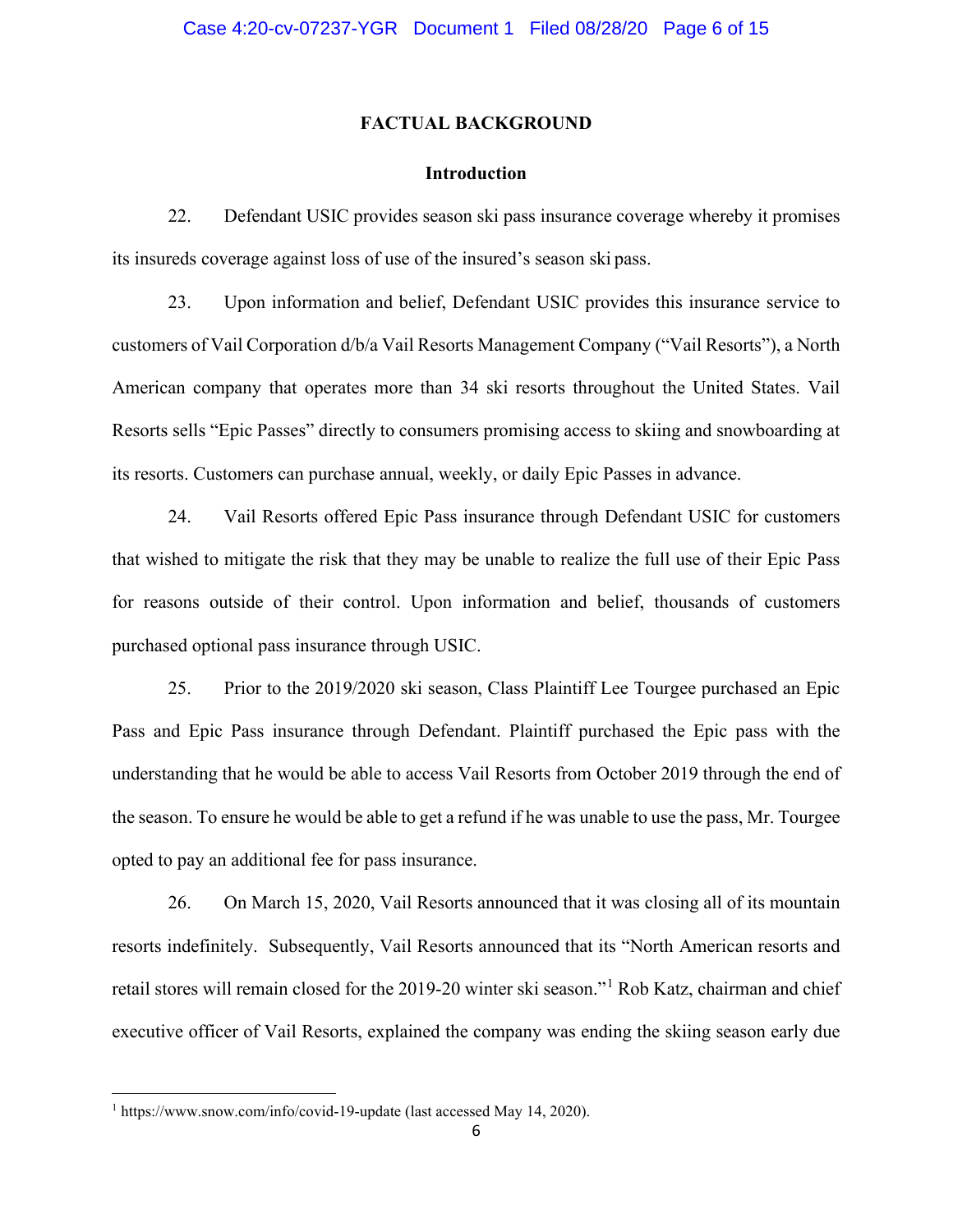#### Case 4:20-cv-07237-YGR Document 1 Filed 08/28/20 Page 7 of 15

to the fast-moving situation involving COVID-19. *Id.*

27. The COVID-19 outbreak devasted millions of citizens across the nation. The President of the United States, the Governor of Texas and other states all issued various orders, limiting human contact and restricting travel and activities to only those considered essential. Skiing and snowboarding are considered non-essential activities.

28. As a result of the closures and quarantine related restrictions, Plaintiff was restrained from entering upon and using the facilities of any of the Vail Resort properties and deprived of the use of his Epic Pass.

29. On June  $9<sup>th</sup> 2020$ , Plaintiff timely provided notice and made a claim to American Claims Management, Inc. ("ACM"), the third-party claims administrator for the Pass Insurance Program.

30. As of the date of this filing, ACM still has not issued Plaintiff a formal denial letter for his claim. ACM has not reached out to Plaintiff requesting any additional documentation. Neither ACM nor USIC has responded to Plaintiff regarding his insurance claim and request for reimbursement.

31. However, Vail resorts have changed their entire insurance coverage for the 2020/2021 ski pass season, calling the new coverage "Epic Coverage."[2](#page-6-0) Epic is also attempting to offer partial credits to 2019/2020 ski pass purchasers but only on the condition they purchase a 2020/2021 ski pass.<sup>[3](#page-6-1)</sup>

### **The Class Policy**

32. Plaintiffs purchased insurance from Defendant to protect against the risk of not

<span id="page-6-0"></span><sup>2</sup> <https://www.epicpass.com/info/epic-coverage.aspx>

<span id="page-6-1"></span><sup>3</sup> <https://www.epicpass.com/info/2019-2020-pass-holder-credit.aspx>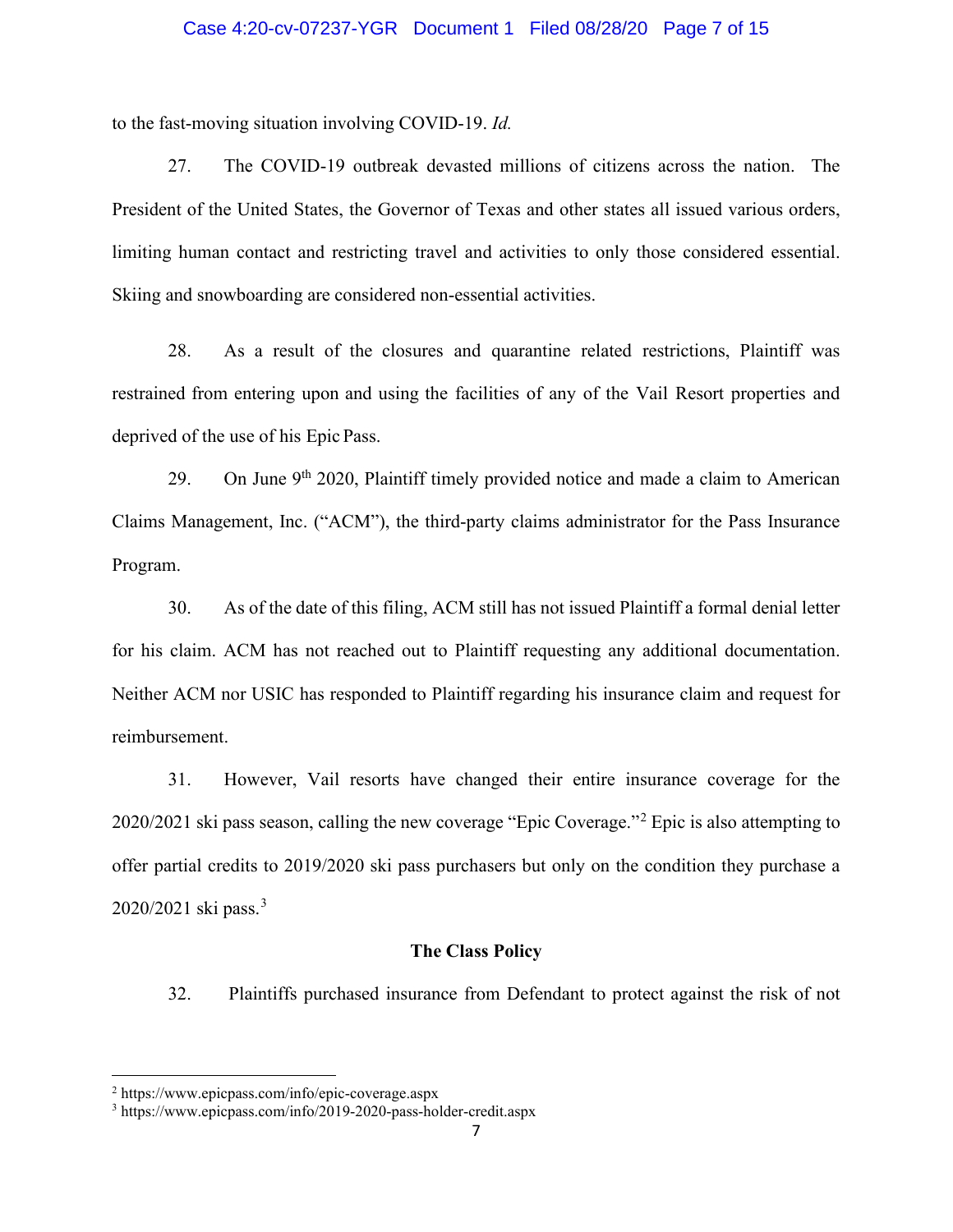# Case 4:20-cv-07237-YGR Document 1 Filed 08/28/20 Page 8 of 15

being able to use the ski passes. A true and accurate copy of the Certificate of Season Ski Pass Insurance ("Certificate" or "Policy") is attached hereto as **Exhibit A** and is incorporated herein by reference.

33. The terms of the Policy were not subject to individual negotiation, and upon

information and belief are materially the same for all policy owners ("Class Policy").

34. Plaintiffs are the owners of a Class Policy, which was in force at the time of the

alleged loss.

35. Defendant is the liable insurer under the Class Policy.

# **Terms of the Policy**

36. The Policy and Class Policy offers the following coverage:

# **PROPERTY INSURED AND COVERAGE LIMITS**:

We cover the Season Ski Pass Cost you paid. We cover you against the risk of not being able to use your Season Ski Pass due to a covered peril. We will reimburse you for the Season Ski Pass Cost minus the applicable Daily Rate or Pro- Rata reduction (for the Epic Day Pass) for each day (or portion thereof) that you have used your Season Ski Pass during the Ski/Snowboard Season.

37. The Policy and Class Policy defines a "Covered Peril" as follows:

**PERILS INSURED AGAINST**: Subject to the Exclusions and Coverage Limits, the Insured has coverage against Loss of use of your Season Ski Pass if caused by any one of the following unforeseen perils occurring after the effective date of coverage:

- a) Sickness, Injury or death of you or a family member;
- b) You have a Pregnancy or Childbirth verified by medical records; coverage is included for pregnant Season Ski Pass Holder's spouse of domestic partner and minor child;
- c) Your primary residence being made Uninhabitable by Natural Disaster;
- d) The Destination Resort closes indefinitely due to a Natural Disaster;
- e) You are subpoenaed, required to serve on a jury, hijacked, **quarantined** or your travel visa is denied; (perils  $f - j$  omitted) (emphasis added)

38. The Policy does contain a definition section, but the Policy fails to define

"quarantined." A quarantine is generally defined as "to isolate from normal relations or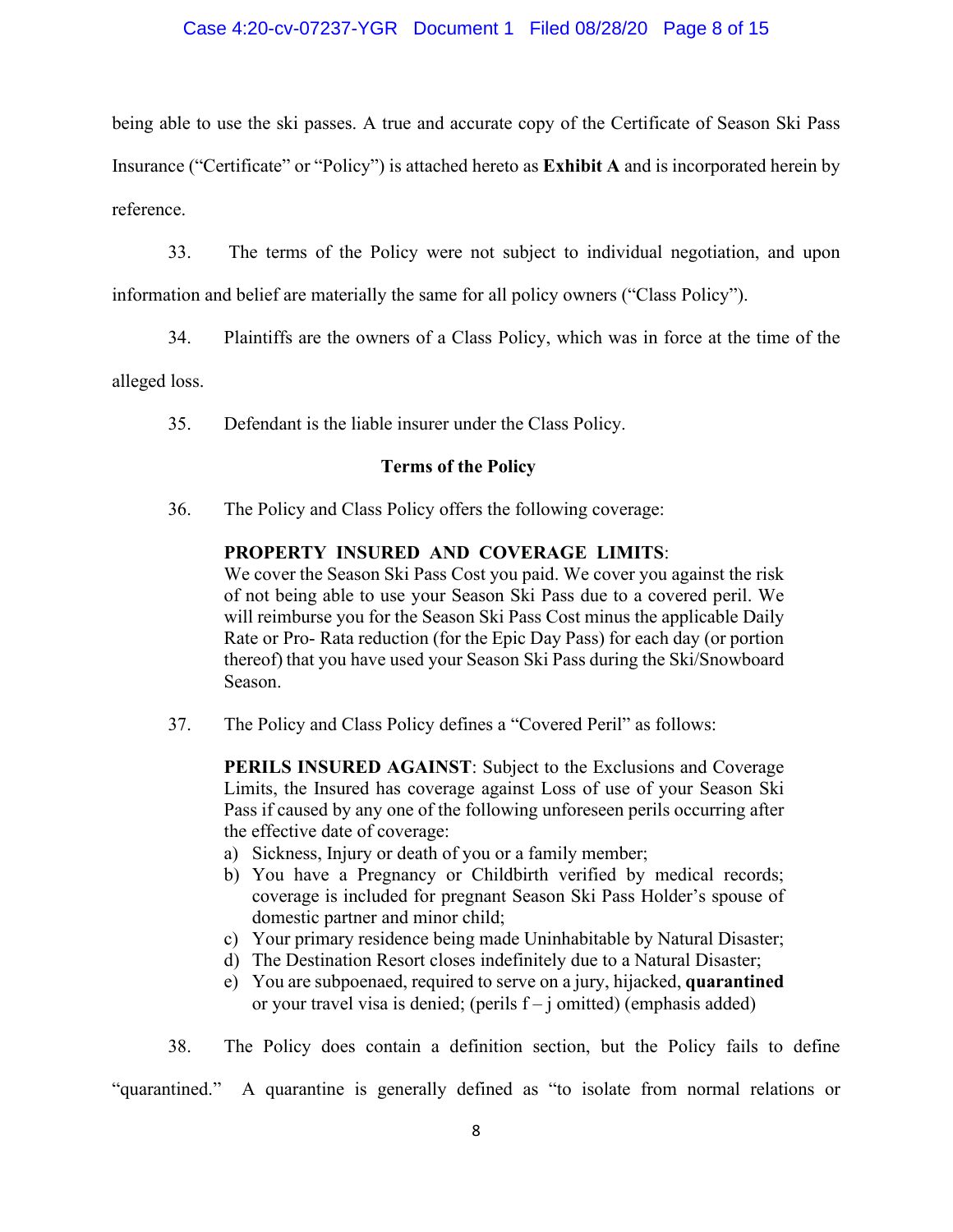#### Case 4:20-cv-07237-YGR Document 1 Filed 08/28/20 Page 9 of 15

communication,"[4](#page-8-0) and "a restriction on the movement of people and goods which is intended to prevent the spread of disease or pests. It is often used in connection to disease and illness, preventing the movement of those who may have been exposed to a communicable disease, but do not have a confirmed medical diagnosis."[5](#page-8-1)

39. The Policy contains no applicable exclusions for viruses, pandemics, related government orders or actions taken by Vail Resorts, independently or pursuant to such government orders.

40. The Policy defines a Loss as follows:

**LOSS**: Means your inability to use your season Ski Pass due to an unforeseen event, occurrence or circumstance.

# **CAUSES OF ACTION**

### **Count I: Breach of Contract**

41. The preceding paragraphs 1 – 40 are incorporated by reference herein.

42. Plaintiff and the proposed class members purchased ski pass insurance from Defendant.

43. Each Policy and Class Policies are valid and enforceable contracts between the Defendant and Plaintiff and proposed class members. Under these policies, Defendant was paid monies in exchange for its promise to reimburse Plaintiff should he not be able to use his ski pass the entire season.

44. Plaintiff and the proposed class members substantially performed their obligations pursuant to the terms of the Policy and Class Policies. Plaintiff and the proposed class members complied with all applicable provisions of the Policies, including payment, and yet Defendant has

<span id="page-8-0"></span><sup>4</sup> <https://www.merriam-webster.com/dictionary/quarantine>

<span id="page-8-1"></span><sup>5</sup> <https://en.wikipedia.org/wiki/Quarantine>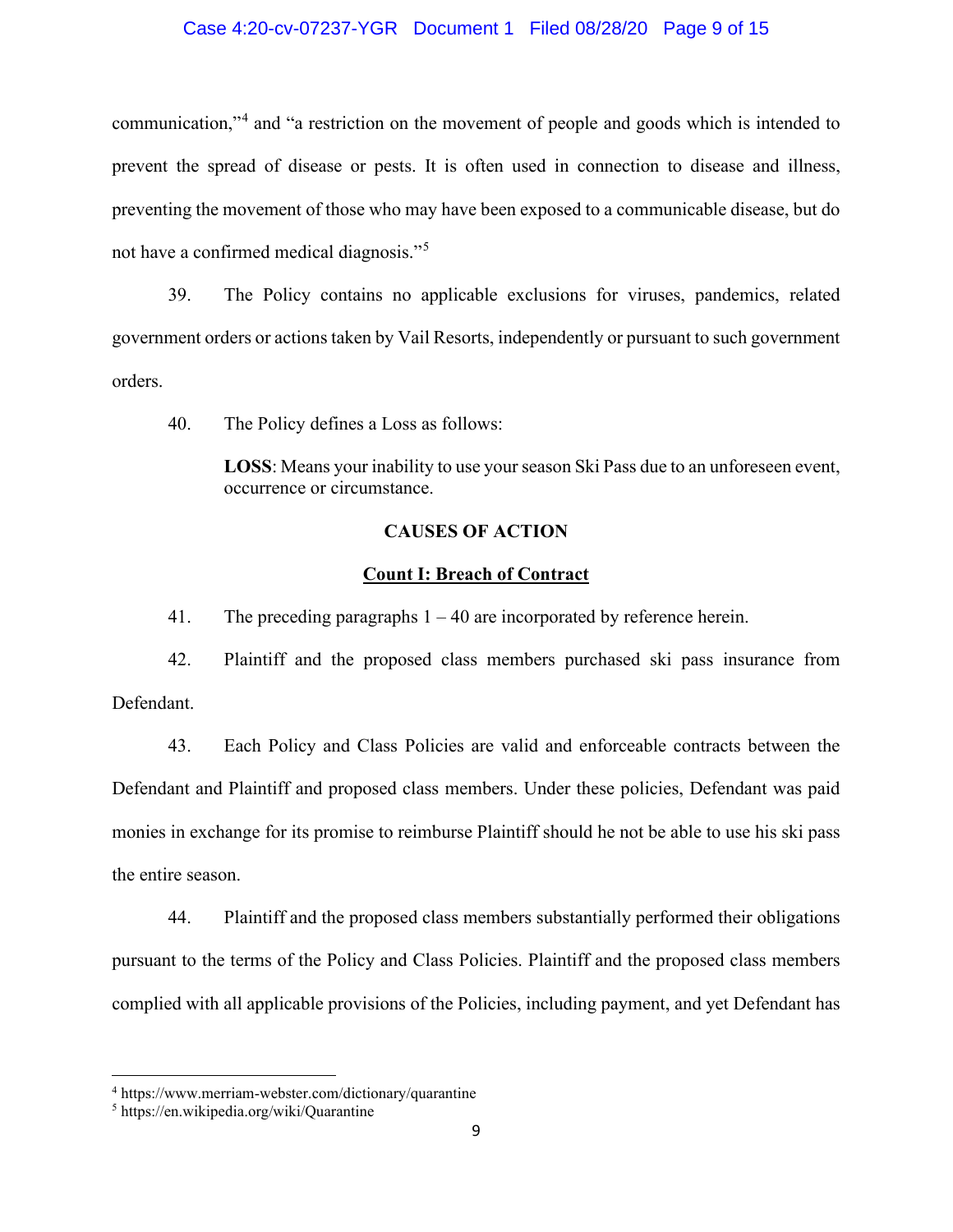#### Case 4:20-cv-07237-YGR Document 1 Filed 08/28/20 Page 10 of 15

abrogated his obligations for reimbursement.

45. Plaintiff and the proposed class members suffered a Loss from a Covered Peril as they are defined under the Policy and Class Policies.

46. Defendant has failed to compensate Plaintiff and proposed class members for their respective Losses as required by the Policy and Class Policies. By failing to compensate Plaintiff and the proposed class members for their respective Losses, Defendant has breached its obligations under the contract.

47. As a direct and proximate result of Defendant's breaches, Plaintiff and the proposed class members have sustained damages that are continuing in nature in an amount to be determined at trial.

#### **Count II: Noncompliance with Texas Insurance Code: Unfair Settlement Practices**

48. The preceding paragraphs 1 – 47 are incorporated by reference herein.

49. Defendant's conduct constitutes multiple violations of the Texas Insurance Code, Unfair Settlement Practices. TEX. INS. CODE § 541.060(a). All violations under this article are made actionable by TEX. INS. CODE § 541.151.

50. Defendant's unfair settlement practice, as described above, of failing to attempt in good faith to effectuate a prompt, fair, and equitable settlement of the claim, even though USIC's liability under the Policy was reasonably clear, constitutes an unfair method of competition and an unfair and deceptive act or practice in the business of insurance. TEX. INS. CODE §  $541.060(a)(2)(A)$ .

51. Defendant's unfair settlement practice, as described above, of failing to promptly provide Plaintiff with a reasonable explanation of the basis in the Policy, in relation to the facts or applicable law, for its offer of a compromise settlement of the claim, constitutes an unfair method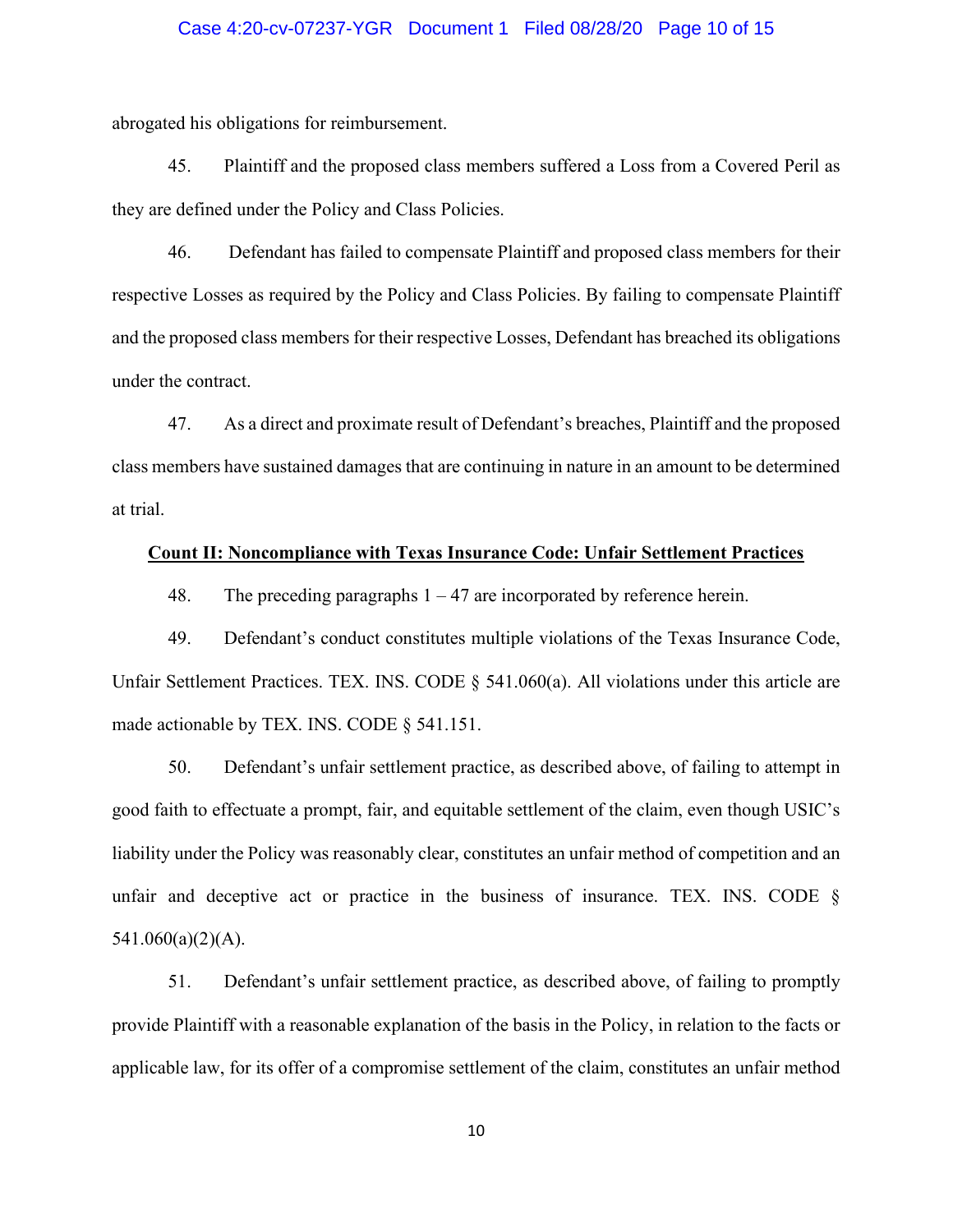#### Case 4:20-cv-07237-YGR Document 1 Filed 08/28/20 Page 11 of 15

of competition and an unfair and deceptive act or practice in the business of insurance. TEX. INS. CODE  $§$  541.060(a)(3).

52. Defendant's unfair settlement practices, as described above, of failing within a reasonable time to affirm or deny coverage of the claim to Plaintiff, or to submit a reservation of rights to Plaintiff, constitutes an unfair method of competition and an unfair and deceptive act or practice in the business of insurance. TEX. INS. CODE  $\S$  541.060(a)(4).

53. Defendant's unfair settlement practice, as described above, of refusing to pay Plaintiffs' claim without conducting a reasonable investigation, constitutes an unfair method of competition and an unfair and deceptive act or practice in the business of insurance. TEX. INS. CODE  $§$  541.060(a)(7).

# **Count III: Noncompliance with Texas Insurance Code: Prompt Payment of Claims Statute**

54. The preceding paragraphs  $1 - 53$  are incorporated by reference herein.

55. Plaintiff is entitled to 18% interest and attorney fees under TEX. INS. CODE §542.060 for violating the Texas Insurance Code, Prompt Payment of claims TEX. INS. CODE §542.051 et. seq.

56. Defendant failed to acknowledge receipt of Plaintiff's claim, commence investigation of the claim, and request from Plaintiffs all items, statements, and forms that it reasonably believed would be required within the applicable time constraints under TEX. INS. CODE §542.055.

57. Defendant failed to notify Plaintiff in writing of its acceptance or rejection of the claim within applicable time constraints under TEX. INS. CODE §542.056.

58. Defendant delayed the payment of Plaintiff's claim following its receipt of all items, statements, and forms reasonably requested and required, longer than the amount of time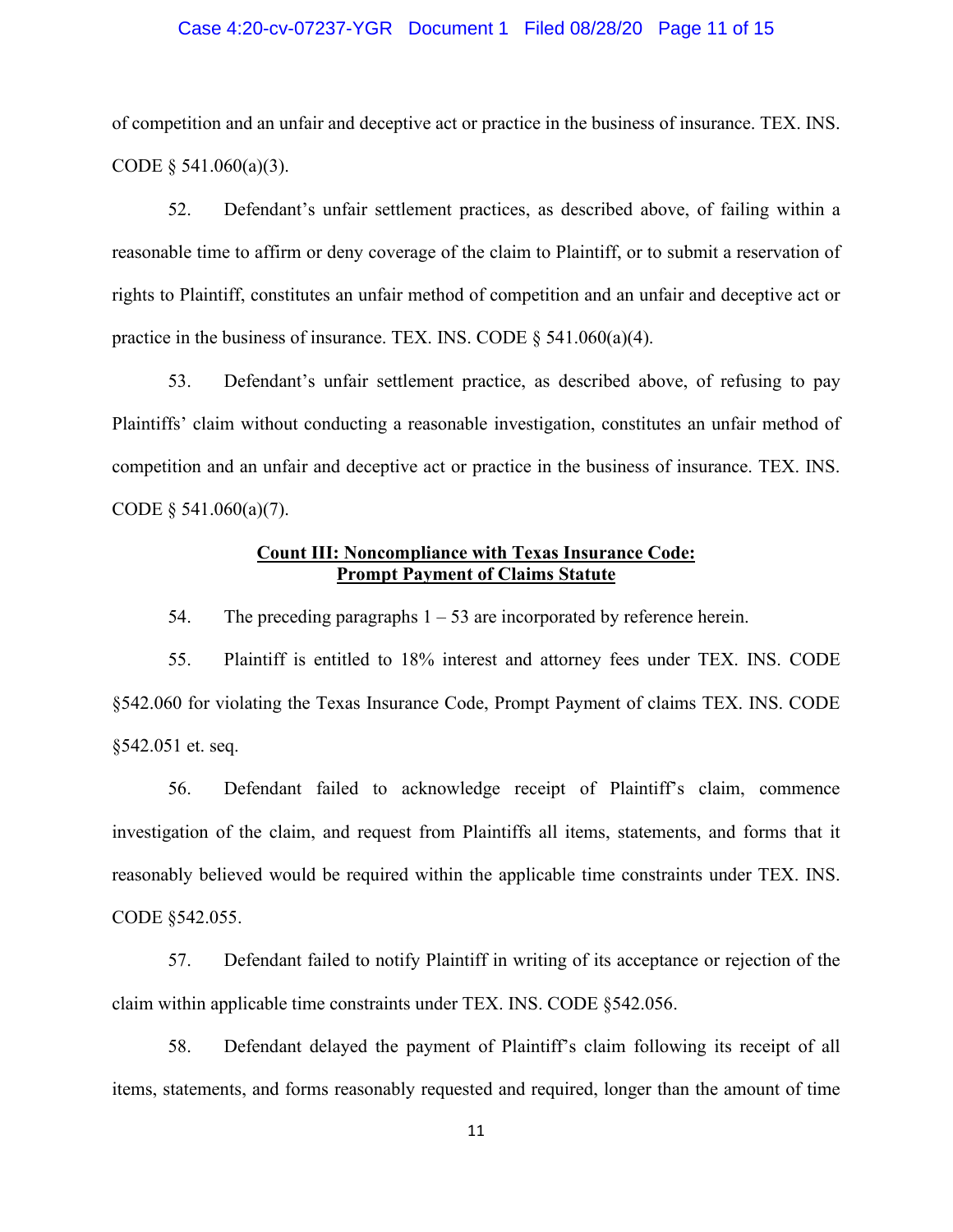provided for under TEX. INS. CODE §542.058.

59. For noncompliance with Texas Insurance Code, Prompt Payment of Claims, Plaintiffs are entitled to the amount of the claim, as well as 18% (eighteen percent) interest per annum on the amount of such claim as damages, together with attorney's fees. TEX. INS. CODE § 542.060.

### **Count IV: Breach of the Duty of Good Faith and Fair Dealing with Knowledge**

60. The preceding paragraphs  $1 - 59$  are incorporated by reference herein.

61. Defendant breached the duty of good faith and fair dealing by failing to adequately and reasonably investigate and evaluate Plaintiff's claim while it knew or should have known, by the exercise of reasonable diligence, that its liability was reasonably clear.

62. Each of the acts described above, together and singularly, were done "knowingly" as that term is used in the Texas Insurance Code.

63. For noncompliance with the Texas Insurance Code, Unfair Settlement Practices, Plaintiffs are entitled to actual damages, which include the loss of the benefits that should have been paid pursuant to the Policy, court costs, and attorney's fees. For knowing conduct of the acts described above, Plaintiffs ask for three times their actual damages. TEX. INS. CODE § 541.152.

#### **Count V: Declaratory and Injunctive Relief**

64. The preceding paragraphs  $1 - 63$  are incorporated by reference herein.

65. An actual controversy has arisen and now exists between Plaintiff and the class, on the one hand, and Defendant, on the other, concerning the respective rights and duties of the parties under the Policy and Class Policies.

66. Each ski pass is a contract under which Defendant was paid monies in exchange for services with a caveat that Plaintiff would be reimbursed monies should Plaintiff not be able to use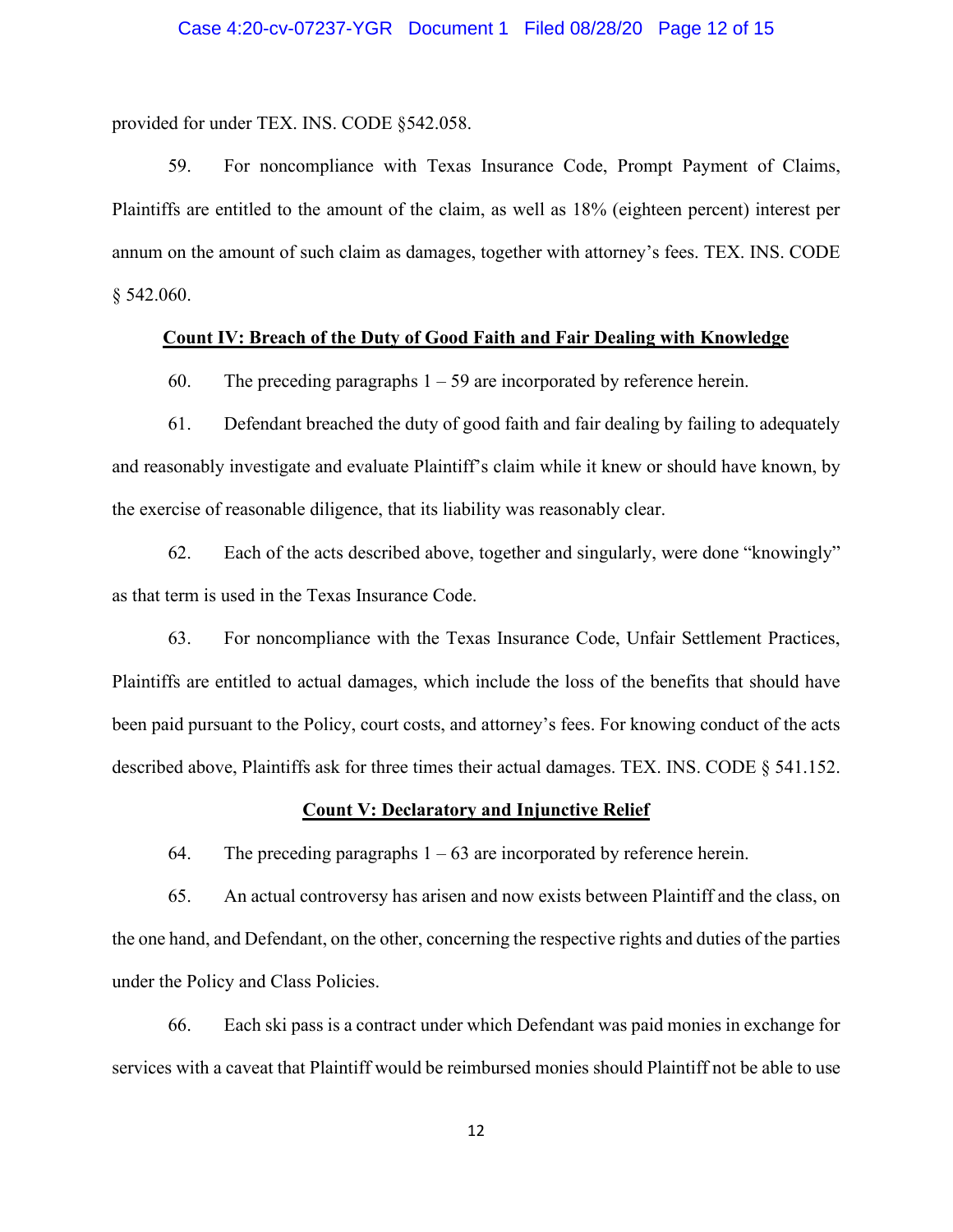#### Case 4:20-cv-07237-YGR Document 1 Filed 08/28/20 Page 13 of 15

his ski pass the entire season. Plaintiff and the class have complied with all applicable provisions of the Policies, including payment in exchange for performance. Plaintiff contends that Defendant has arbitrarily and without justification refused to reimburse Plaintiffs for their respective Losses by reimbursing each member of the class for the Season Ski Pass Cost minus the applicable Daily Rate or Pro-Rata reduction (for the Epic Day Pass) for each day (or portion thereof) that the member has used his/her Season Ski Pass during the Ski/Snowboard Season. Defendant breached the Policy and Class Policies by failing to timely pay Class Members for their respective Losses by reimbursing each member of the class for the Season Ski Pass Cost minus the applicable Daily Rate or Pro-Rata reduction (for the Epic Day Pass) for each day (or portion thereof) that the member has used his/her Season Ski Pass during the Ski/Snowboard Season.

67. The actual case or controversy exists regarding Plaintiffs' rights and Defendant's obligations under the contract to reimburse Plaintiff and the class their respective Losses by reimbursing each member of the class for the Season Ski Pass Cost minus the applicable Daily Rate or Pro-Rata reduction (for the Epic Day Pass) for each day (or portion thereof) that the member has used his/her Season Ski Pass during the Ski/Snowboard Season. Plaintiff, therefore, seeks a declaration of the parties' respective rights and duties under the Policy and Class Policies and requests the Court to declare the aforementioned conduct of Defendant unlawful and in material breach of the Policy and Class Policies so that future controversies may be avoided in accordance with 28 U.S.C. § 2201.

68. Pursuant to a declaration of the parties' respective rights and duties under the Policy and Class Policies, Plaintiff further seeks an injunction enjoining Defendant (1) from continuing to engage in conduct in breach of the Policy and Class Policies; and (2) ordering Defendant to comply with the terms of the Policy and Class Policies including payment of all amounts due.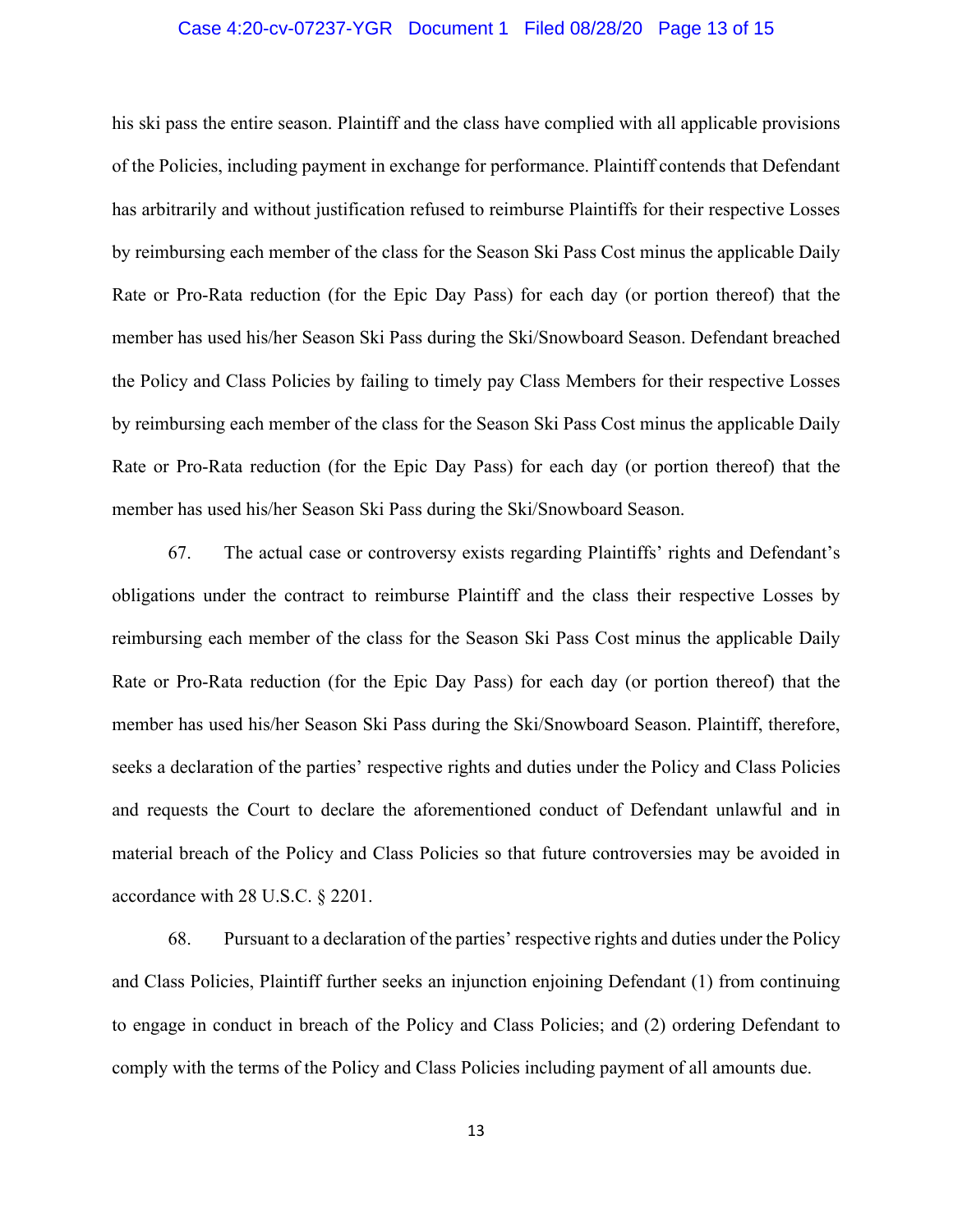### **DEMAND FOR JURY TRIAL**

Plaintiffs hereby demand a trial by jury.

# **CONCLUSION AND PRAYER FOR RELIEF**

WHEREFORE, Plaintiff, individually and on behalf of all others similarly situated, requests relief and judgment against Defendant as follows:

- (a) That the Court enter an order certifying the class, appointing Plaintiff as a representative of the class, appointing Plaintiff's counsel as class counsel, and directing that reasonable notice of this action, as provided by Federal Rule ofCivil Procedure 23(c)(2), be given to the class;
- (b) For a judgment against Defendant for the causes of action alleged against it;
- (c) For compensatory damages in an amount to be proven at trial;
- (d) For a declaration that Defendant's conduct as alleged herein is unlawful and in material breach of the Policy and Class Policies;
- (e) For appropriate injunctive relief, enjoining Defendant from continuing to engage in conduct related to the breach of the Policy and Class Policies;
- (f) For pre-judgment and post-judgment interest at the maximum rate permitted by law;
- (g) For treble damages under the Texas Insurance Code.
- (h) For Plaintiffs' attorney's fees;
- (i) For Plaintiffs' costs incurred; and
- (j) For such other relief in law or equity as the Court deems just and proper.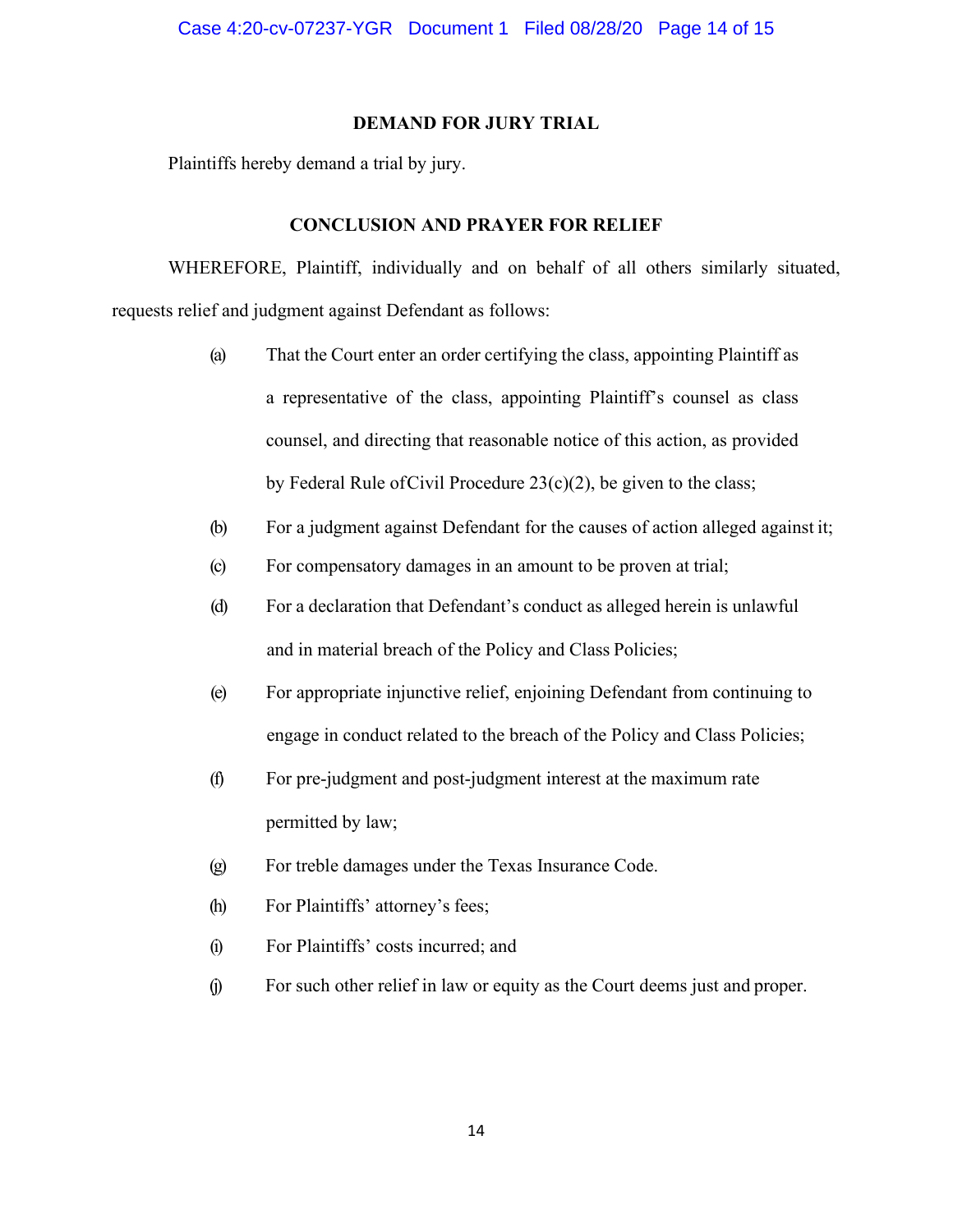Dated: August 28, 2020 Respectfully submitted,

BURNETT LAW FIRM<br>Kann H. Bya Styneder

 Karen H. Beyea-Schroeder Texas Bar No. 24054324 3737 Buffalo Speedway, 18th Floor Houston, Texas 77089 Karen.schroeder@rburnettlaw.com Telephone: (832) 413-4410

 $\overline{\mathcal{L}}$  , and the set of the set of the set of the set of the set of the set of the set of the set of the set of the set of the set of the set of the set of the set of the set of the set of the set of the set of the s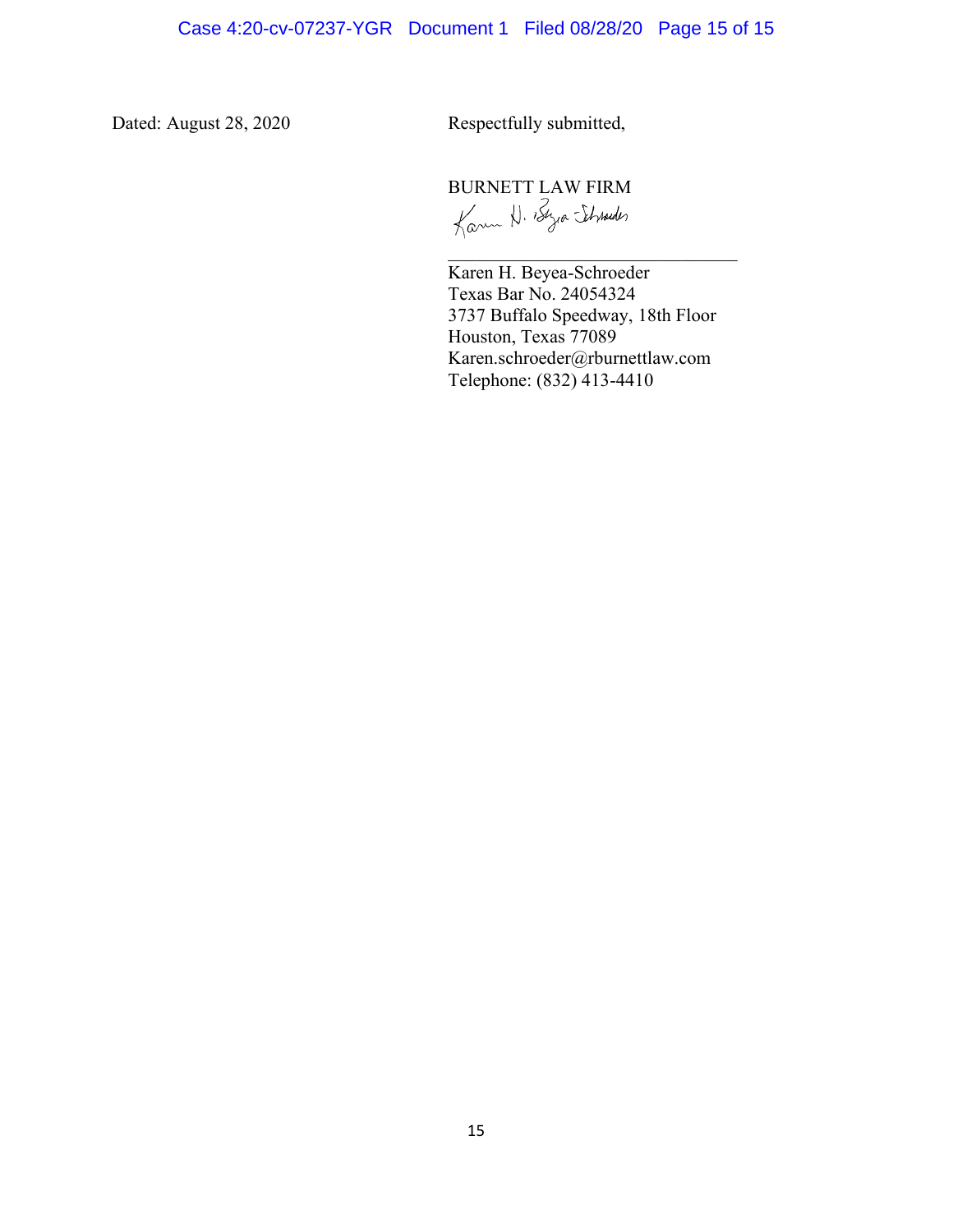# JS 44 (Rev. 09/19) **CIVIL COVER SHEET** Case No: 1:20-cv-902 Case 4:20-cv-07237-YGR Document 1-1 Filed 08/28/20 Page 1 of 2

The JS 44 civil cover sheet and the information contained herein neither replace nor supplement the filing and service of pleadings or other papers as required by law, except as provided by local rules of court. This form,

| I. (a) PLAINTIFFS<br>Lee Tourgee                                                                                                                                                                                                                                                                                                                                                                                                                                                                                                                                                                                                                                            |                                                                                                                                                                                                                                                                                                                                                                                                                                                                                                                                                                                                                                     |                                                                                                                                                                                                                                                                                                                                                                                                                                                                                                                                                                                                                                                                                                                |                                                                                                                                                                                                                                                                                                                                                                                                                            | <b>DEFENDANTS</b><br>United Specialty Insurance Company                                                                                                                                                                                                                                                                                                                                                                                                                                         |                                                                                                                                                                                                                                                                                                                                                                                                                                                                                                                                                                                                                                                                                                                                             |  |  |
|-----------------------------------------------------------------------------------------------------------------------------------------------------------------------------------------------------------------------------------------------------------------------------------------------------------------------------------------------------------------------------------------------------------------------------------------------------------------------------------------------------------------------------------------------------------------------------------------------------------------------------------------------------------------------------|-------------------------------------------------------------------------------------------------------------------------------------------------------------------------------------------------------------------------------------------------------------------------------------------------------------------------------------------------------------------------------------------------------------------------------------------------------------------------------------------------------------------------------------------------------------------------------------------------------------------------------------|----------------------------------------------------------------------------------------------------------------------------------------------------------------------------------------------------------------------------------------------------------------------------------------------------------------------------------------------------------------------------------------------------------------------------------------------------------------------------------------------------------------------------------------------------------------------------------------------------------------------------------------------------------------------------------------------------------------|----------------------------------------------------------------------------------------------------------------------------------------------------------------------------------------------------------------------------------------------------------------------------------------------------------------------------------------------------------------------------------------------------------------------------|-------------------------------------------------------------------------------------------------------------------------------------------------------------------------------------------------------------------------------------------------------------------------------------------------------------------------------------------------------------------------------------------------------------------------------------------------------------------------------------------------|---------------------------------------------------------------------------------------------------------------------------------------------------------------------------------------------------------------------------------------------------------------------------------------------------------------------------------------------------------------------------------------------------------------------------------------------------------------------------------------------------------------------------------------------------------------------------------------------------------------------------------------------------------------------------------------------------------------------------------------------|--|--|
| Travis County, TX<br><b>(b)</b> County of Residence of First Listed Plaintiff<br>(EXCEPT IN U.S. PLAINTIFF CASES)                                                                                                                                                                                                                                                                                                                                                                                                                                                                                                                                                           |                                                                                                                                                                                                                                                                                                                                                                                                                                                                                                                                                                                                                                     |                                                                                                                                                                                                                                                                                                                                                                                                                                                                                                                                                                                                                                                                                                                | NOTE:                                                                                                                                                                                                                                                                                                                                                                                                                      | Kent County, DE<br>County of Residence of First Listed Defendant<br>(IN U.S. PLAINTIFF CASES ONLY)<br>IN LAND CONDEMNATION CASES, USE THE LOCATION OF THE TRACT OF LAND INVOLVED.                                                                                                                                                                                                                                                                                                               |                                                                                                                                                                                                                                                                                                                                                                                                                                                                                                                                                                                                                                                                                                                                             |  |  |
| (c) Attorneys (Firm Name, Address, and Telephone Number)<br>Karen Beyea-Schroeder, Burnett Law Firm, 3737 Buffalo Speedway,                                                                                                                                                                                                                                                                                                                                                                                                                                                                                                                                                 |                                                                                                                                                                                                                                                                                                                                                                                                                                                                                                                                                                                                                                     |                                                                                                                                                                                                                                                                                                                                                                                                                                                                                                                                                                                                                                                                                                                | Attorneys (If Known)                                                                                                                                                                                                                                                                                                                                                                                                       |                                                                                                                                                                                                                                                                                                                                                                                                                                                                                                 |                                                                                                                                                                                                                                                                                                                                                                                                                                                                                                                                                                                                                                                                                                                                             |  |  |
| Ste. 1850, Houston, TX 77098                                                                                                                                                                                                                                                                                                                                                                                                                                                                                                                                                                                                                                                |                                                                                                                                                                                                                                                                                                                                                                                                                                                                                                                                                                                                                                     |                                                                                                                                                                                                                                                                                                                                                                                                                                                                                                                                                                                                                                                                                                                |                                                                                                                                                                                                                                                                                                                                                                                                                            |                                                                                                                                                                                                                                                                                                                                                                                                                                                                                                 |                                                                                                                                                                                                                                                                                                                                                                                                                                                                                                                                                                                                                                                                                                                                             |  |  |
| $\Box$ 1 U.S. Government<br>Plaintiff                                                                                                                                                                                                                                                                                                                                                                                                                                                                                                                                                                                                                                       | <b>II. BASIS OF JURISDICTION</b> (Place an "X" in One Box Only)<br><b>3</b> Federal Question<br>(U.S. Government Not a Party)                                                                                                                                                                                                                                                                                                                                                                                                                                                                                                       |                                                                                                                                                                                                                                                                                                                                                                                                                                                                                                                                                                                                                                                                                                                | (For Diversity Cases Only)<br>Citizen of This State                                                                                                                                                                                                                                                                                                                                                                        | <b>DEF</b><br>PTF<br>$\propto$ 1<br>$\Box$ 1<br>Incorporated or Principal Place<br>of Business In This State                                                                                                                                                                                                                                                                                                                                                                                    | <b>III. CITIZENSHIP OF PRINCIPAL PARTIES</b> (Place an "X" in One Box for Plaintiff<br>and One Box for Defendant)<br>PTF<br>DEF<br>$\Box$ 4<br>$\Box$ 4                                                                                                                                                                                                                                                                                                                                                                                                                                                                                                                                                                                     |  |  |
| $\Box$ 2 U.S. Government<br>Defendant                                                                                                                                                                                                                                                                                                                                                                                                                                                                                                                                                                                                                                       | $\mathbf{\times}$ 4 Diversity                                                                                                                                                                                                                                                                                                                                                                                                                                                                                                                                                                                                       | (Indicate Citizenship of Parties in Item III)                                                                                                                                                                                                                                                                                                                                                                                                                                                                                                                                                                                                                                                                  | Citizen of Another State                                                                                                                                                                                                                                                                                                                                                                                                   | $\Box$ 2<br>2 Incorporated and Principal Place<br>of Business In Another State                                                                                                                                                                                                                                                                                                                                                                                                                  | $\mathbf{\times}$ 5<br>$\Box$ 5                                                                                                                                                                                                                                                                                                                                                                                                                                                                                                                                                                                                                                                                                                             |  |  |
|                                                                                                                                                                                                                                                                                                                                                                                                                                                                                                                                                                                                                                                                             |                                                                                                                                                                                                                                                                                                                                                                                                                                                                                                                                                                                                                                     |                                                                                                                                                                                                                                                                                                                                                                                                                                                                                                                                                                                                                                                                                                                | Citizen or Subject of a<br>Foreign Country                                                                                                                                                                                                                                                                                                                                                                                 | <b>1</b> 3 Foreign Nation<br>$\Box$ 3                                                                                                                                                                                                                                                                                                                                                                                                                                                           | $\Box$ 6<br>$\Box$ 6                                                                                                                                                                                                                                                                                                                                                                                                                                                                                                                                                                                                                                                                                                                        |  |  |
| <b>IV. NATURE OF SUIT</b> (Place an "X" in One Box Only)<br><b>CONTRACT</b>                                                                                                                                                                                                                                                                                                                                                                                                                                                                                                                                                                                                 | <b>TORTS</b>                                                                                                                                                                                                                                                                                                                                                                                                                                                                                                                                                                                                                        |                                                                                                                                                                                                                                                                                                                                                                                                                                                                                                                                                                                                                                                                                                                | <b>FORFEITURE/PENALTY</b>                                                                                                                                                                                                                                                                                                                                                                                                  | <b>BANKRUPTCY</b>                                                                                                                                                                                                                                                                                                                                                                                                                                                                               | Click here for: Nature of Suit Code Descriptions.<br><b>OTHER STATUTES</b>                                                                                                                                                                                                                                                                                                                                                                                                                                                                                                                                                                                                                                                                  |  |  |
| $\mathbf{\times}$ 110 Insurance<br>$\Box$ 120 Marine<br>$\Box$ 130 Miller Act<br>$\Box$ 140 Negotiable Instrument<br>$\Box$ 150 Recovery of Overpayment<br>& Enforcement of Judgment<br>□ 151 Medicare Act<br>□ 152 Recovery of Defaulted<br><b>Student Loans</b><br>(Excludes Veterans)<br>$\Box$ 153 Recovery of Overpayment<br>of Veteran's Benefits<br>160 Stockholders' Suits<br>190 Other Contract<br>195 Contract Product Liability<br>$\Box$ 196 Franchise<br><b>REAL PROPERTY</b><br>210 Land Condemnation<br>$\Box$ 220 Foreclosure<br>$\Box$ 230 Rent Lease & Ejectment<br>$\Box$ 240 Torts to Land<br>245 Tort Product Liability<br>290 All Other Real Property | PERSONAL INJURY<br>$\Box$ 310 Airplane<br>315 Airplane Product<br>Liability<br>$\Box$ 320 Assault, Libel &<br>Slander<br>□ 330 Federal Employers'<br>Liability<br>□ 340 Marine<br>345 Marine Product<br>Liability<br>□ 350 Motor Vehicle<br>□ 355 Motor Vehicle<br>Product Liability<br>360 Other Personal<br>Injury<br>362 Personal Injury -<br>Medical Malpractice<br><b>CIVIL RIGHTS</b><br>$\Box$ 440 Other Civil Rights<br>$\Box$ 441 Voting<br>$\Box$ 442 Employment<br>$\Box$ 443 Housing/<br>Accommodations<br>$\square$ 445 Amer. w/Disabilities -<br>Employment<br>446 Amer. w/Disabilities -<br>Other<br>□ 448 Education | PERSONAL INJURY<br>$\Box$ 365 Personal Injury -<br>Product Liability<br>$\Box$ 367 Health Care/<br>Pharmaceutical<br>Personal Injury<br>Product Liability<br>□ 368 Asbestos Personal<br><b>Injury Product</b><br>Liability<br>PERSONAL PROPERTY<br>370 Other Fraud<br>$\Box$ 371 Truth in Lending<br>380 Other Personal<br><b>Property Damage</b><br>□ 385 Property Damage<br>Product Liability<br><b>PRISONER PETITIONS</b><br><b>Habeas Corpus:</b><br>$\Box$ 463 Alien Detainee<br>$\Box$ 510 Motions to Vacate<br>Sentence<br>$\Box$ 530 General<br>535 Death Penalty<br>Other:<br>$\Box$ 540 Mandamus & Other<br>$\Box$ 550 Civil Rights<br>555 Prison Condition<br>560 Civil Detainee -<br>Conditions of | 5 625 Drug Related Seizure<br>of Property 21 USC 881<br>$\Box$ 690 Other<br><b>LABOR</b><br>710 Fair Labor Standards<br>Act<br>720 Labor/Management<br>Relations<br>740 Railway Labor Act<br>751 Family and Medical<br>Leave Act<br>790 Other Labor Litigation<br>791 Employee Retirement<br>Income Security Act<br><b>IMMIGRATION</b><br>$\Box$ 462 Naturalization Application<br>$\Box$ 465 Other Immigration<br>Actions | 158 122 Appeal 28 USC 158<br>423 Withdrawal<br>28 USC 157<br><b>PROPERTY RIGHTS</b><br>$\Box$ 820 Copyrights<br>□ 830 Patent<br>335 Patent - Abbreviated<br>New Drug Application<br>□ 840 Trademark<br><b>SOCIAL SECURITY</b><br>$\Box$ 861 HIA (1395ff)<br>□ 862 Black Lung (923)<br>$\Box$ 863 DIWC/DIWW (405(g))<br>$\Box$ 864 SSID Title XVI<br>$\Box$ 865 RSI (405(g))<br><b>FEDERAL TAX SUITS</b><br>□ 870 Taxes (U.S. Plaintiff<br>or Defendant)<br>□ 871 IRS-Third Party<br>26 USC 7609 | 375 False Claims Act<br>376 Qui Tam (31 USC<br>3729(a)<br>1 400 State Reapportionment<br>$\Box$ 410 Antitrust<br>$\Box$ 430 Banks and Banking<br>$\Box$ 450 Commerce<br>$\Box$ 460 Deportation<br>1 470 Racketeer Influenced and<br>Corrupt Organizations<br>□ 480 Consumer Credit<br>(15 USC 1681 or 1692)<br>□ 485 Telephone Consumer<br>Protection Act<br>$\Box$ 490 Cable/Sat TV<br>□ 850 Securities/Commodities/<br>Exchange<br>□ 890 Other Statutory Actions<br>□ 891 Agricultural Acts<br>□ 893 Environmental Matters<br>□ 895 Freedom of Information<br>Act<br>□ 896 Arbitration<br>□ 899 Administrative Procedure<br>Act/Review or Appeal of<br><b>Agency Decision</b><br>$\Box$ 950 Constitutionality of<br><b>State Statutes</b> |  |  |
| V. ORIGIN (Place an "X" in One Box Only)<br>$\mathbf{X}$ 1 Original<br>Proceeding                                                                                                                                                                                                                                                                                                                                                                                                                                                                                                                                                                                           | $\square$ 2 Removed from<br>$\Box$ 3<br>State Court                                                                                                                                                                                                                                                                                                                                                                                                                                                                                                                                                                                 | Confinement<br>Remanded from<br>Appellate Court                                                                                                                                                                                                                                                                                                                                                                                                                                                                                                                                                                                                                                                                | $\Box$ 4 Reinstated or<br>$\Box$ 5 Transferred from<br>Reopened                                                                                                                                                                                                                                                                                                                                                            | Multidistrict<br>FL 6<br>Litigation -<br><b>Another District</b>                                                                                                                                                                                                                                                                                                                                                                                                                                | $\Box$ 8 Multidistrict<br>Litigation -                                                                                                                                                                                                                                                                                                                                                                                                                                                                                                                                                                                                                                                                                                      |  |  |
| VI. CAUSE OF ACTION                                                                                                                                                                                                                                                                                                                                                                                                                                                                                                                                                                                                                                                         | 28 U.S.C. § 1332(d)(2)(A)<br>Brief description of cause:                                                                                                                                                                                                                                                                                                                                                                                                                                                                                                                                                                            |                                                                                                                                                                                                                                                                                                                                                                                                                                                                                                                                                                                                                                                                                                                | (specify)<br>Cite the U.S. Civil Statute under which you are filing (Do not cite jurisdictional statutes unless diversity):<br>Class Action Fiarness Act of 2005; breach of insurance contract                                                                                                                                                                                                                             | Transfer                                                                                                                                                                                                                                                                                                                                                                                                                                                                                        | Direct File                                                                                                                                                                                                                                                                                                                                                                                                                                                                                                                                                                                                                                                                                                                                 |  |  |
| <b>VII. REQUESTED IN</b><br><b>COMPLAINT:</b>                                                                                                                                                                                                                                                                                                                                                                                                                                                                                                                                                                                                                               | UNDER RULE 23, F.R.Cv.P.                                                                                                                                                                                                                                                                                                                                                                                                                                                                                                                                                                                                            | <b>EX</b> CHECK IF THIS IS A CLASS ACTION                                                                                                                                                                                                                                                                                                                                                                                                                                                                                                                                                                                                                                                                      | <b>DEMAND \$</b>                                                                                                                                                                                                                                                                                                                                                                                                           | <b>JURY DEMAND:</b>                                                                                                                                                                                                                                                                                                                                                                                                                                                                             | CHECK YES only if demanded in complaint:<br><b>X</b> Yes<br>$\Box$ No                                                                                                                                                                                                                                                                                                                                                                                                                                                                                                                                                                                                                                                                       |  |  |
| VIII. RELATED CASE(S)<br><b>IF ANY</b>                                                                                                                                                                                                                                                                                                                                                                                                                                                                                                                                                                                                                                      | (See instructions):                                                                                                                                                                                                                                                                                                                                                                                                                                                                                                                                                                                                                 | <b>JUDGE</b>                                                                                                                                                                                                                                                                                                                                                                                                                                                                                                                                                                                                                                                                                                   |                                                                                                                                                                                                                                                                                                                                                                                                                            | DOCKET NUMBER                                                                                                                                                                                                                                                                                                                                                                                                                                                                                   |                                                                                                                                                                                                                                                                                                                                                                                                                                                                                                                                                                                                                                                                                                                                             |  |  |
| <b>DATE</b><br>08/28/2020                                                                                                                                                                                                                                                                                                                                                                                                                                                                                                                                                                                                                                                   |                                                                                                                                                                                                                                                                                                                                                                                                                                                                                                                                                                                                                                     | SIGNATURE OF ATTORNEY OF RECORD                                                                                                                                                                                                                                                                                                                                                                                                                                                                                                                                                                                                                                                                                |                                                                                                                                                                                                                                                                                                                                                                                                                            | Kann N. Byra Schweder                                                                                                                                                                                                                                                                                                                                                                                                                                                                           |                                                                                                                                                                                                                                                                                                                                                                                                                                                                                                                                                                                                                                                                                                                                             |  |  |
| <b>FOR OFFICE USE ONLY</b><br><b>RECEIPT#</b>                                                                                                                                                                                                                                                                                                                                                                                                                                                                                                                                                                                                                               | <b>AMOUNT</b>                                                                                                                                                                                                                                                                                                                                                                                                                                                                                                                                                                                                                       | <b>APPLYING IFP</b>                                                                                                                                                                                                                                                                                                                                                                                                                                                                                                                                                                                                                                                                                            | <b>JUDGE</b>                                                                                                                                                                                                                                                                                                                                                                                                               | MAG. JUDGE                                                                                                                                                                                                                                                                                                                                                                                                                                                                                      |                                                                                                                                                                                                                                                                                                                                                                                                                                                                                                                                                                                                                                                                                                                                             |  |  |